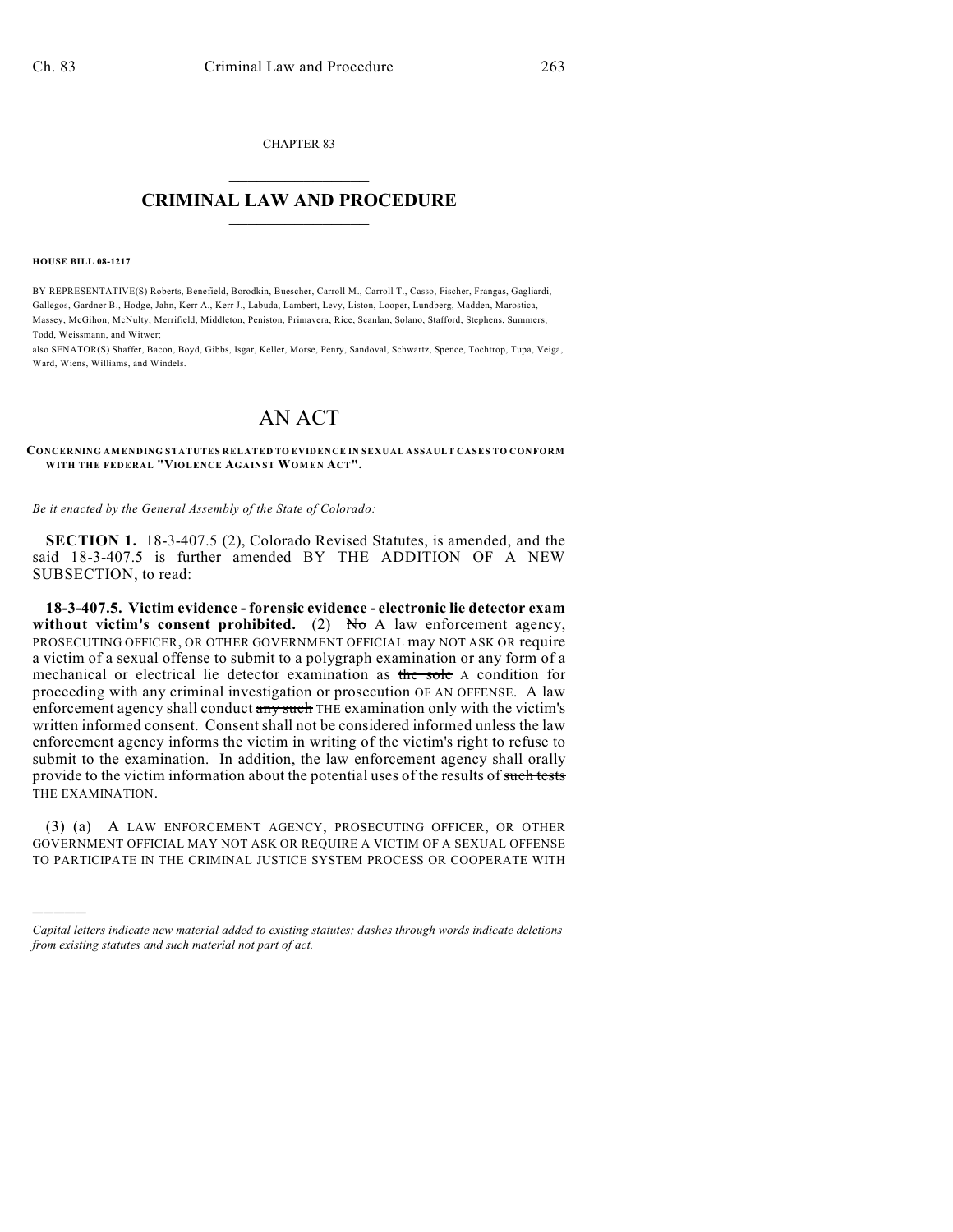THE LAW ENFORCEMENT AGENCY, PROSECUTING OFFICER, OR OTHER GOVERNMENT OFFICIAL AS A CONDITION OF RECEIVING A FORENSIC MEDICAL EXAMINATION THAT INCLUDES THE COLLECTION OF EVIDENCE.

(b) A VICTIM OF A SEXUAL OFFENSE SHALL NOT BEAR THE COST OF A FORENSIC MEDICAL EXAMINATION THAT INCLUDES THE COLLECTION OF EVIDENCE THAT IS USED FOR THE PURPOSE OF EVIDENCE COLLECTION EVEN IF THE VICTIM DOES NOT WANT TO PARTICIPATE IN THE CRIMINAL JUSTICE SYSTEM OR OTHERWISE COOPERATE WITH THE LAW ENFORCEMENT AGENCY, PROSECUTING OFFICER, OR OTHER GOVERNMENTAL OFFICIAL. THE DIVISION OF CRIMINAL JUSTICE IN THE DEPARTMENT OF PUBLIC SAFETY SHALL PAY THE COST OF THE EXAMINATION.

(c) WHEN PERSONNEL AT A MEDICAL FACILITY PERFORM A FORENSIC MEDICAL EXAMINATION THAT INCLUDES THE COLLECTION OF EVIDENCE BASED ON THE REQUEST OF A VICTIM OF A SEXUAL OFFENSE, NOT IN CONNECTION WITH A REFERRING OR REQUESTING LAW ENFORCEMENT AGENCY, AND THE MEDICAL FACILITY PERFORMING THE EXAMINATION KNOWS WHERE THE CRIME OCCURRED, THE FACILITY SHALL CONTACT THE LAW ENFORCEMENT AGENCY IN WHOSE JURISDICTION THE CRIME OCCURRED REGARDING PRESERVATION OF THE EVIDENCE. IF THE MEDICAL FACILITY DOES NOT KNOW WHERE THE CRIME OCCURRED, THE FACILITY SHALL CONTACT ITS LOCAL LAW ENFORCEMENT AGENCY REGARDING PRESERVATION OF THE EVIDENCE. NOTWITHSTANDING ANY OTHER STATUTORY REQUIREMENTS REGARDING STORAGE OF BIOLOGICAL EVIDENCE, THE LAW ENFORCEMENT AGENCY CONTACTED BY THE MEDICAL FACILITY SHALL RETRIEVE THE EVIDENCE FROM THE FACILITY AND STORE IT FOR AT LEAST TWO YEARS.

**SECTION 2.** 12-36-135 (1), Colorado Revised Statutes, is amended to read:

**12-36-135. Injuries to be reported - penalty for failure to report - immunity from liability.** (1) (a) It shall be the duty of every licensee who attends or treats a bullet wound, a gunshot wound, a powder burn, or any other injury arising from the discharge of a firearm, or an injury caused by a knife, an ice pick, or any other sharp or pointed instrument that the licensee believes to have been intentionally inflicted upon a person, or an injury arising from a dog bite that the licensee believes was inflicted upon a person by a dangerous dog, as defined in section 18-9-204.5 (2) (b), C.R.S., or any other injury that the licensee has reason to believe involves a criminal act, including injuries resulting from domestic violence, to report such THE injury at once to the police of the city, town, or city and county or the sheriff of the county in which the licensee is located. Any licensee who fails to make a report as required by this section commits a class 2 petty offense, as defined by section 18-1.3-503, C.R.S., and, upon conviction thereof, shall be punished by a fine of not more than three hundred dollars, or by imprisonment in the county jail for not more than ninety days, or by both such fine and imprisonment.

(b) WHEN A LICENSEE PERFORMS A FORENSIC MEDICAL EXAMINATION THAT INCLUDES THE COLLECTION OF EVIDENCE AT THE REQUEST OF A VICTIM OF SEXUAL ASSAULT, NOT IN CONNECTION WITH A REFERRING OR REQUESTING LAW ENFORCEMENT AGENCY, AND THE LICENSEE'S EMPLOYING MEDICAL FACILITY KNOWS WHERE THE CRIME OCCURRED, THE FACILITY SHALL CONTACT THE LAW ENFORCEMENT AGENCY IN WHOSE JURISDICTION THE CRIME OCCURRED REGARDING PRESERVATION OF THE EVIDENCE. IF THE MEDICAL FACILITY DOES NOT KNOW WHERE